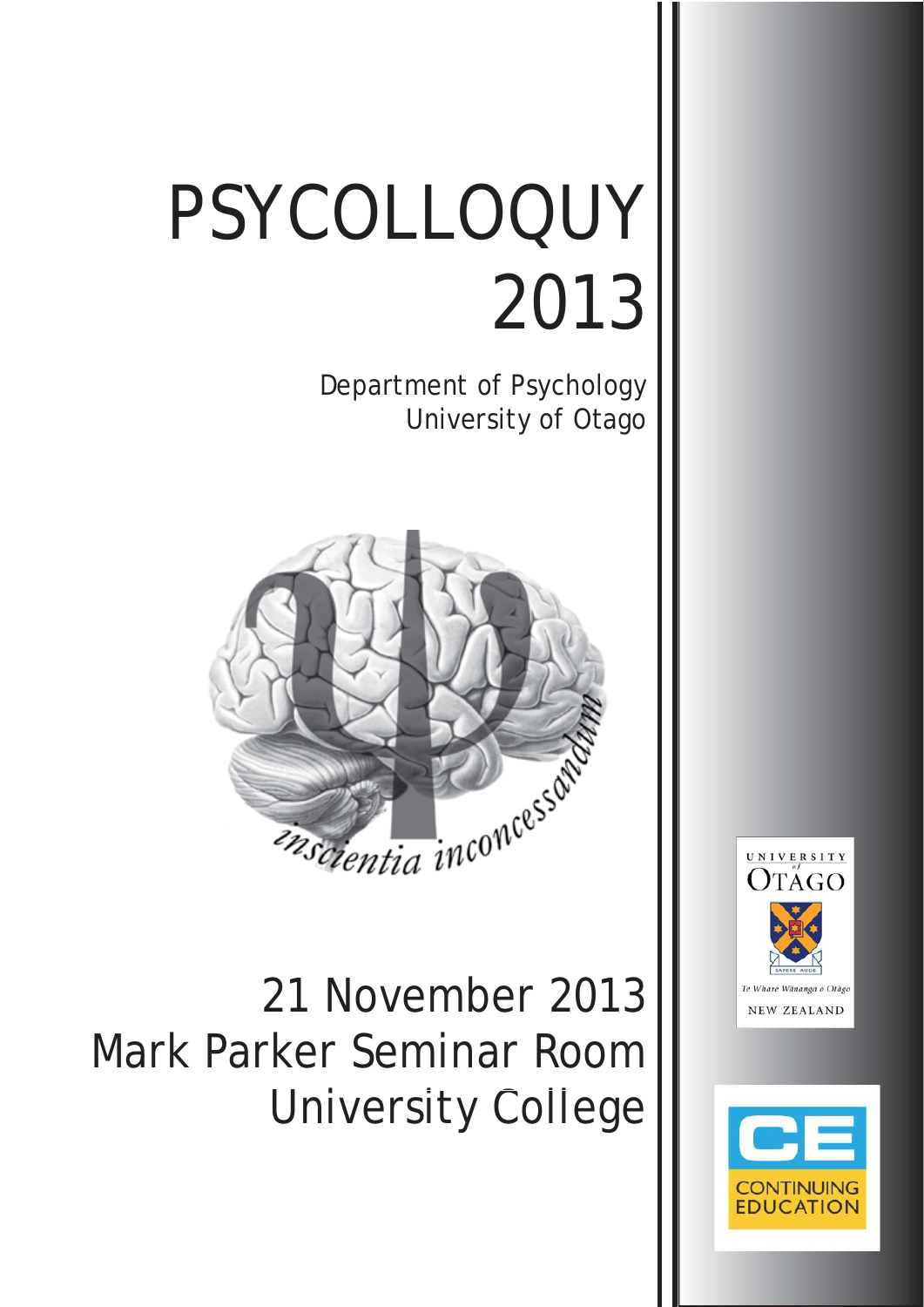### *Welcome to Psycolloquy 2013*

### *This year we are pleased to have Dr Paul Trotman give the keynote address titled* **Story, emotion and science**

*Paul is a doctor, writer and filmmaker, although not necessarily in that* order. His company, PRNfilms makes medical documentaries for TVNZ *and TV3, and in the process he has learned a lot about communicating via emoƟ on and story. Swearing to use these secret powers for good he also makes teaching and communication films for health and science professionals.*

*In addition, there will be presentations of research by students from within the Department of Psychology and a prize for the best student presentation.*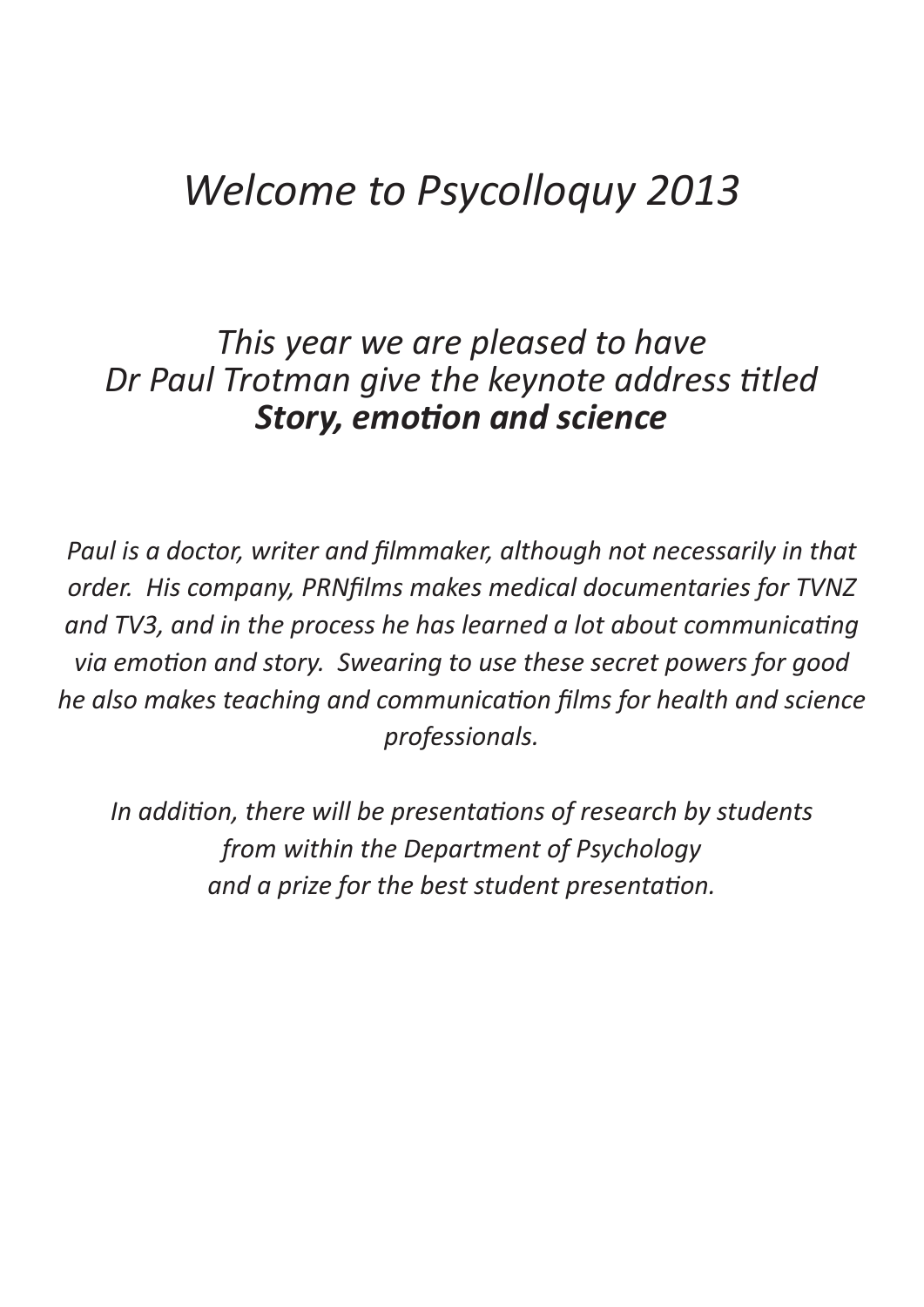# Psycolloquy 2013 Committee

Julien Gross Fiona Jack Helena McAnally

# Special thanks to

David Bilkey **Cara Duffy** Lindsay Robertson William van der Vliet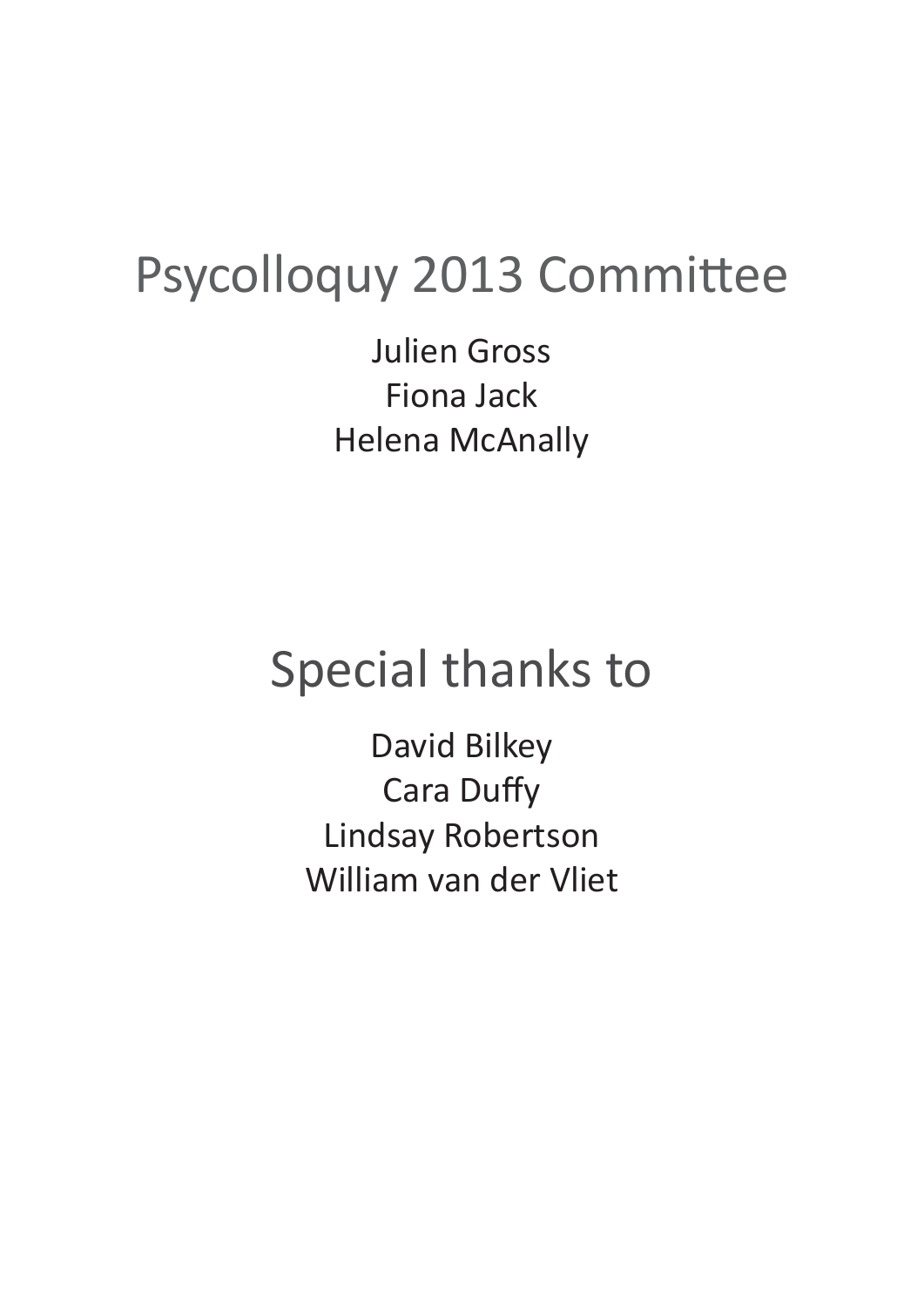# Psycolloquy 2013

#### 8.30 am BREAKFAST

- 9.00 am *Lisa Labuschagne* Delay of gratification in 5-year-olds: Strange findings and planned investigation
- 9.15 am *Hannah Phillips* Does aniracetam improve short-term memory in pigeons?
- 9.30 am *Anna Barham* What's it like to be Brad Pitt or George Clooney? A qualitative study of living with an invisible neurological condition
- 9.45 am *Aryanah Paul* Medical students' vs. Psychology students' perceptions of schizophrenia: An interview study
- 10.00 am *Max Major* Decision-making and impulsivity in High-Functioning Autism
- 10.15 am *Celia Guido Mendes* Does bilingualism enhance conflict monitoring and resolution mechanisms?

10.30 am MORNING TEA

11.00 am KEYNOTE ADDRESS

*Paul Trotman* Story, emotion and science

12.15 pm LUNCH

#### 1.30 pm *Jessica Morten*

Explaining differences in eyewitness recall: The contributions of age, intelligence, and memory

#### 1.45 pm *Regina Hegemann*

Isolating contextual bias in fingerprint analysis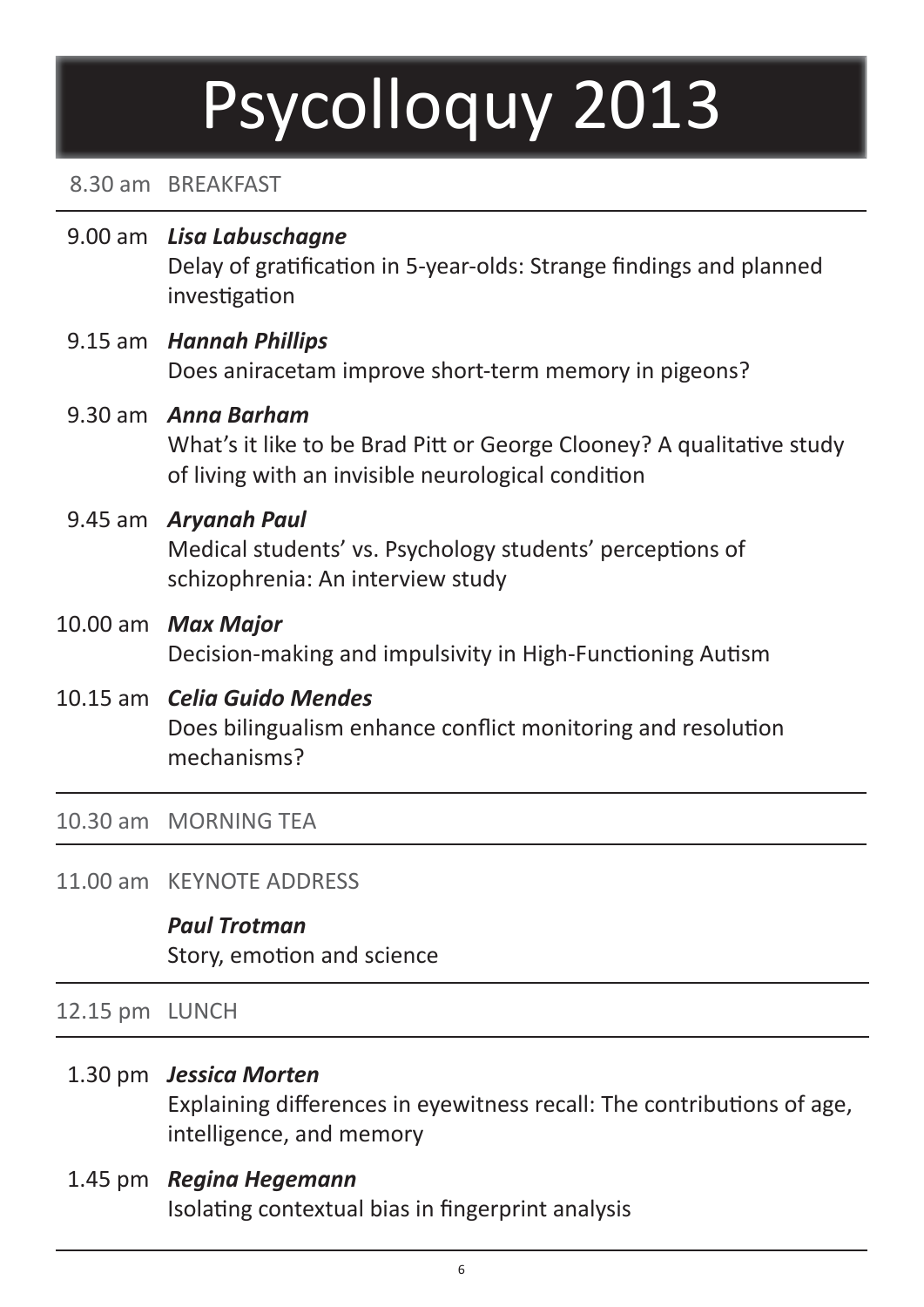#### 2.00 pm *Sarah Morton*

 The latent structure of schizotypy: What do we know and where are we going?

- 2.15 pm *Rosie Marsh* The relationship of schizotypy features and reaction time intraindividual variability
- 2.30 pm *Maria Polak* Vitamin D and depression

#### 2.45 pm AFTERNOON TEA

- 3.15 pm *Arnika van den Berg* Perceptions arising from the congruency of racial appearance and surname ethnicity
- 3.30 pm *Samuel O'Sullivan* The "right" name *feels* right: The influence of stimulus "fit" on affective experience
- 3.45 pm *David Barton* What's in a name?
- 4.00 pm *Helen Owen* Truth in text: The influence of language constraints on perceptions of honesty in oneself and others
- 4.15 pm *Jo Secher* Modelling agency: How does the way we perceive risk change when we think there's someone behind it?
- 4.30 pm *Chris Jackson* Deconstructing death

#### 4.45 pm STUDENT PRIZE PRESENTATION

*We would like to thank Continuing Education for supporƟ ng Psycolloquy 2013 - the Department of Psychology's presentaƟ on day for students' research.*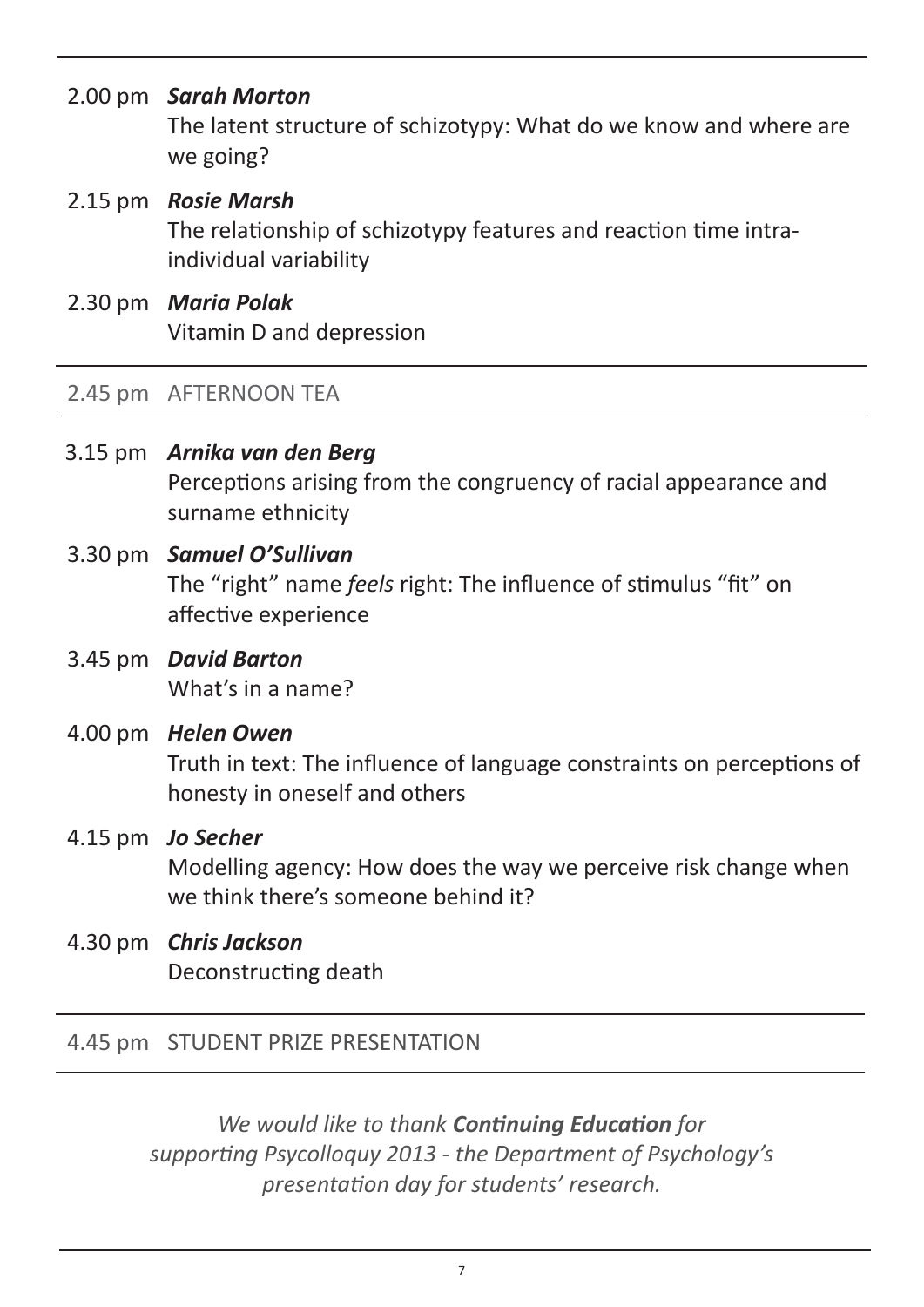## **KEYNOTE ADDRESS**

### **Story, emotion and science**

### *Dr Paul Trotman*

*PRNfi lms*

We have been communicating with each other via stories for millennia. We've been using them to sell political, emotional and religious messages for thousands of years. We use them to sell fizzy water, jeans and cars... so why shouldn't we use them to sell science?

The answer is obvious really. Science is based around facts and figures (and who would want it any other way). It's cold, emotionless and analytical because it has to be. But there's a problem with that when it comes to communicating... facts and figures have a very low emotional availability. People don't identify with them, they don't understand them, and they aren't moved by them. Facts and numbers cause people to either (a) ignore them or (b) analyse them and pick them to bits using their prior preconceptions as a starting point. You might think you're unbiased, but you're not. There is oodles of research that shows that when we're reviewing a paper we disagree with, that we are far tougher on the methodology than we are if we agree with its conclusions.

Stories on the other hand, have a high emotional availability; they fire off dopamine in the brain and bypass all of that reasoning shit.

In this talk, I'll tell you about how you can use the dark arts of commercial television to communicate your research to colleagues, funding agencies and the public.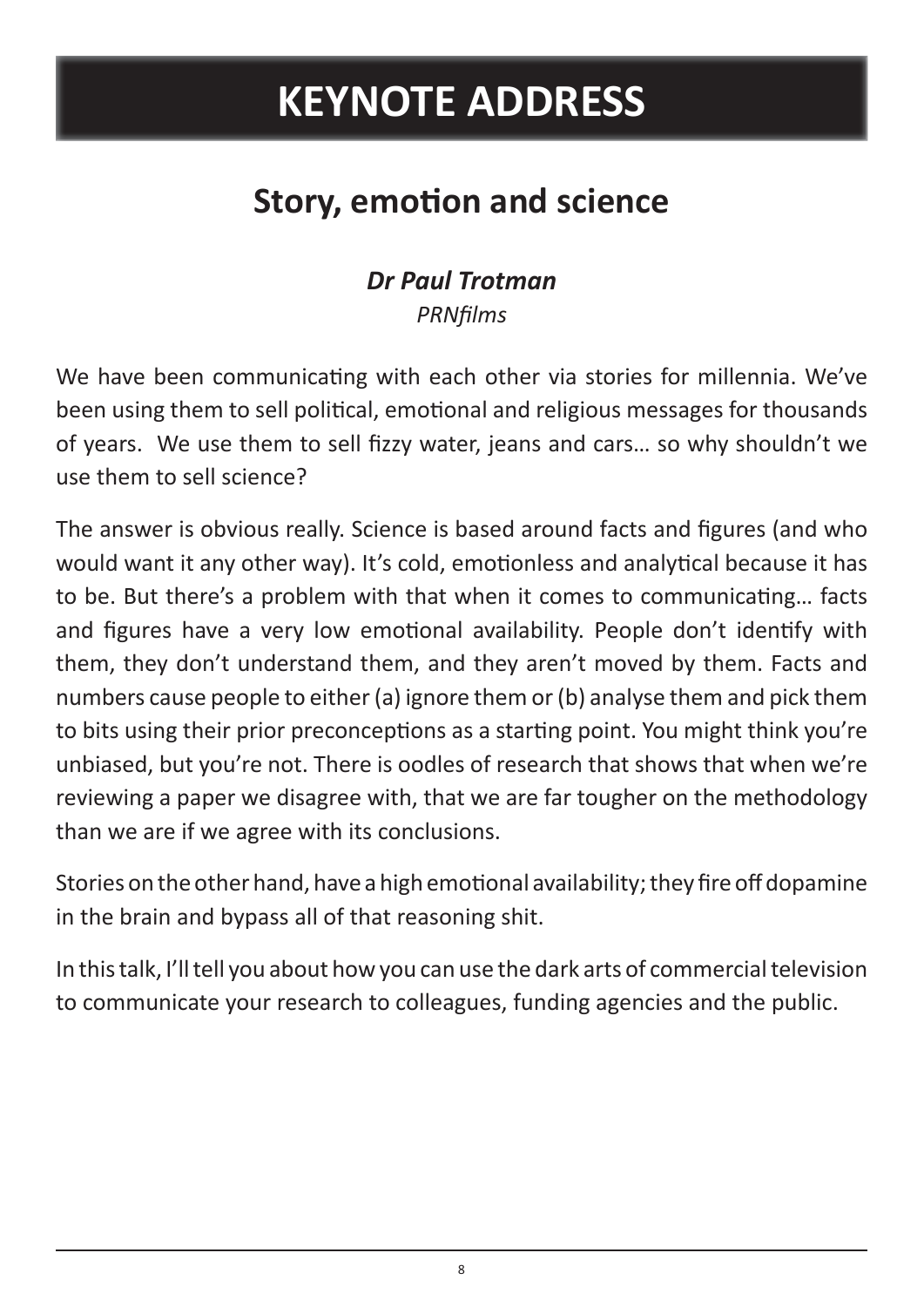### **Delay of gratification in 5-year-olds: Strange findings and planned investigation**

#### *L. Labuschagne and D. Scarf Department of Psychology, University of Otago*

Previous studies suggest that empathy may be correlated with effortful control (ie, the ability to suppress a dominant behaviour in order to perform a subdominant response). We investigated this relationship in a sample of 26 5-year-old children using the delay-of-gratification choice task, in which children chose whether to receive 1 sticker "Now" or a larger number of stickers "Later". The children's parents also filled out the Children's Behaviour Questionnaire and Empathy Quotient questionnaire. While measures of empathy positively correlated with effortful control (r = .662,  $p < .001$ ) and negatively correlated with impulsivity (r =  $-560$ ,  $p = .003$ ), there was no correlation between empathy and performance on the delay-of-gratification task. Similar to 3- and 4-year-old children (Imuta, 2013), 5-year-old children could be classified into high and low delayers, but in contrast to 3-year-olds (Imuta, 2013) they were not at all influenced by the size of the delayed reward. High delayers were also slower to respond on a facial emotion naming task ( $r = .890$ ,  $p < .001$ ), which suggests that they may simply be more thoughtful and less spontaneous in general. Next, we plan to use a computerbased version of the delay-of-gratification task that will allow us to track both reaction times and eye movements. Reaction times will allow us to see whether high delayers do indeed take longer to make their selection and eye movements may provide a window into the thought processes children employ. We are also interested in reward sensitivity and plan to measure this through changes in skin conductance.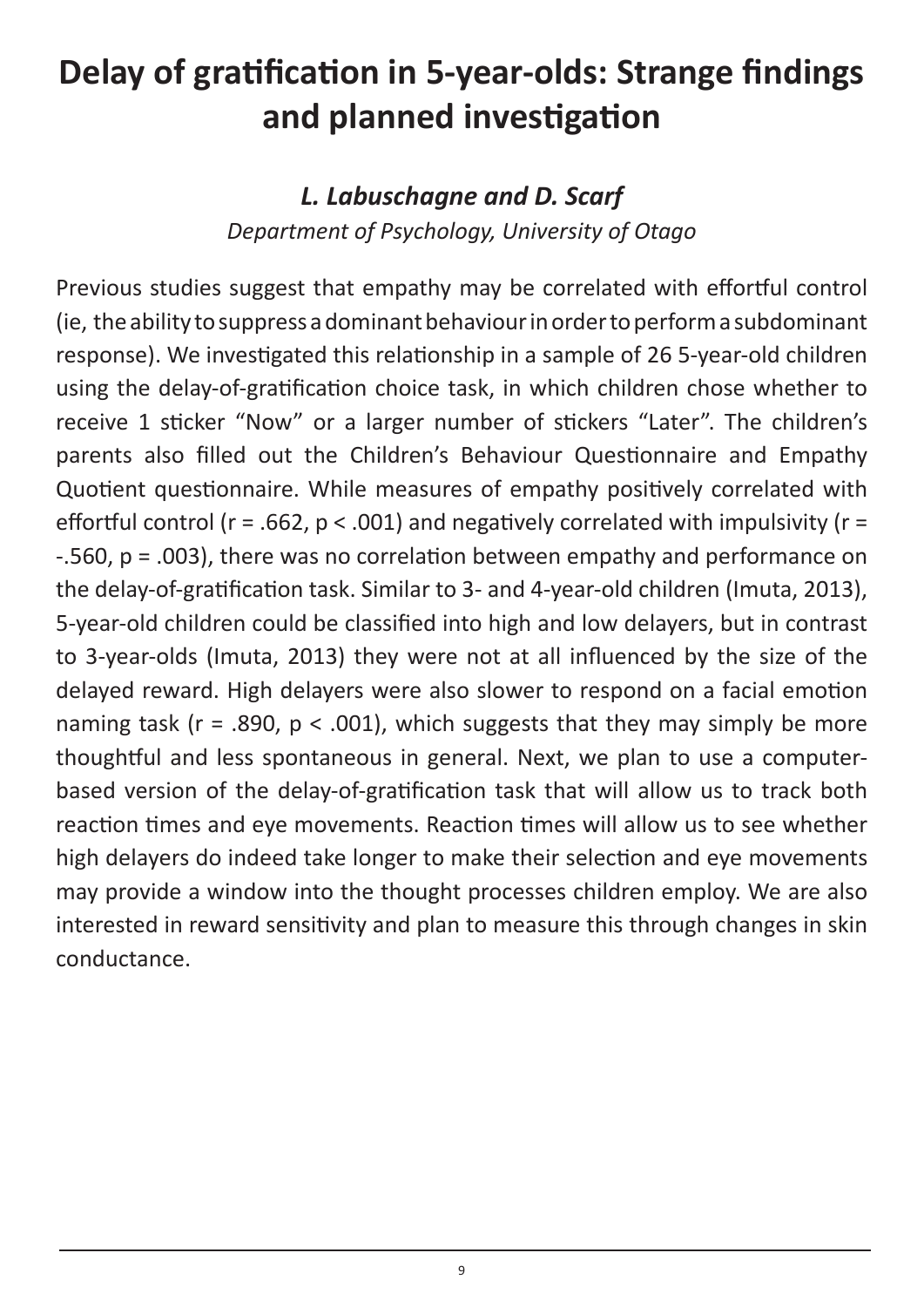### **Does Aniracetam improve short-term memory in pigeons?**

#### *H. Phillips and M. Colombo Department of Psychology, University of Otago*

Over the past few decades, there has been a mounting interest into cognitive enhancing drugs, or nootropics. As the population ages, diseases such as Alzheimer's are becoming more prevalent, so it is important to attempt to treat the cognitive impairment associated. Nootropics are also used to treat attention disorders in children and, more controversially, as a study aid in neurologically healthy young adults. The current nootropics, however, have a high dependence and abuse risk, along with dangerous side effects, so there is a desire for the development of a safer, perhaps even more effective nootropic to take their place. In the current study, we aim to test the effects of a new nootropic, aniracetam, on short-term memory in healthy pigeons. Pigeons will be trained on the delayed matching-to-sample task, a classic test of short-term memory in animals involving retention of a stimulus across variable retention intervals. Performance will be tested after three doses of aniracetam (50, 100 and 200mg/kg, i.m.). We hypothesise that aniracetam will have a facilitative effect on short-term memory in pigeons, increasing matching accuracy on the delayed matching-to-sample task across different retention intervals. The literature suggests aniracetam has an inverse-U shaped dose-response curve with the optimal dose being around 50-100mg/kg. Therefore, we hypothesise that 100mg/kg will have the greatest improvement on memory, and 50 and 200mg/kg will have a smaller effect. The results of this study will give an indication as to whether aniracetam has a place in improving memory in healthy individuals, in addition to aiding recovery from impairment.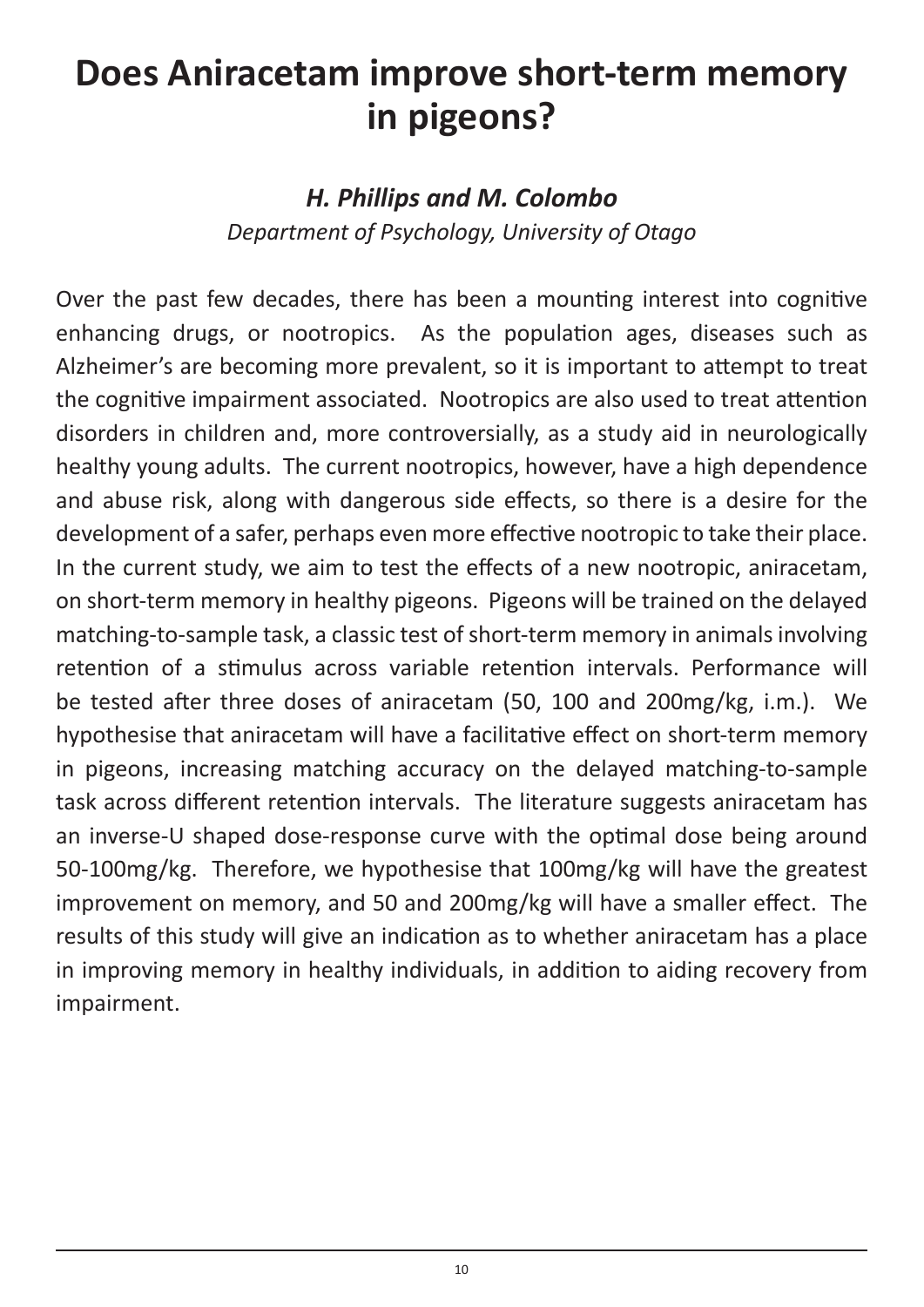### **What's it like to be Brad Pitt or George Clooney?** A qualitative study of living with an invisible **neurological condition**

#### *A. H. C. Barham1 , G. J. Treharne1 and D. L. Snell2*

*1 Department of Psychology, University of Otago 2 Department of Orthopaedic Surgery and Musculoskeletal Medicine, University of Otago Christchurch and Concussion Clinic, Brain Injury Rehabilitation Service, Burwood Hospital, Canterbury District Health Board, Christchurch, New Zealand*

This talk will outline a proposed qualitative study in which the aim will be to explore the lived experience of people living with an invisible neurological condition that is either congenital or acquired. Brad Pitt recently announced that he has prosopagnosia, a condition defined as severe difficulty recognising familiar faces, which is commonly congenital. George Clooney reportedly suffers ongoing pain and fatigue resulting from a traumatic brain injury (TBI) received eight years ago. Psychosocial effects of TBI have been documented in a growing body of international quantitative and qualitative research, but surprisingly few studies have focused on the impact of TBI on family life. Very few qualitative studies on prosopagnosia have been published, and most have been single-case clinical studies, although understanding of the neurobiology behind the disorder is developing as technology improves. In the proposed study four individuals with invisible neurological conditions will be interviewed: one man and one woman with congenital prosopagnosia and one man and one woman with an acquired TBI. The specific focus of this study will be the impact of the neurological condition on family life. Participants who have a current partner and children will therefore be recruited. Similarities and differences in their lived experiences will be drawn out using Interpretative Phenomenological Analysis, an established psychological methodology. Each interview transcript will be closely examined in order to generate themes which will then be integrated across participants. This research will have implications for medical and psychological interventions and healthcare policy.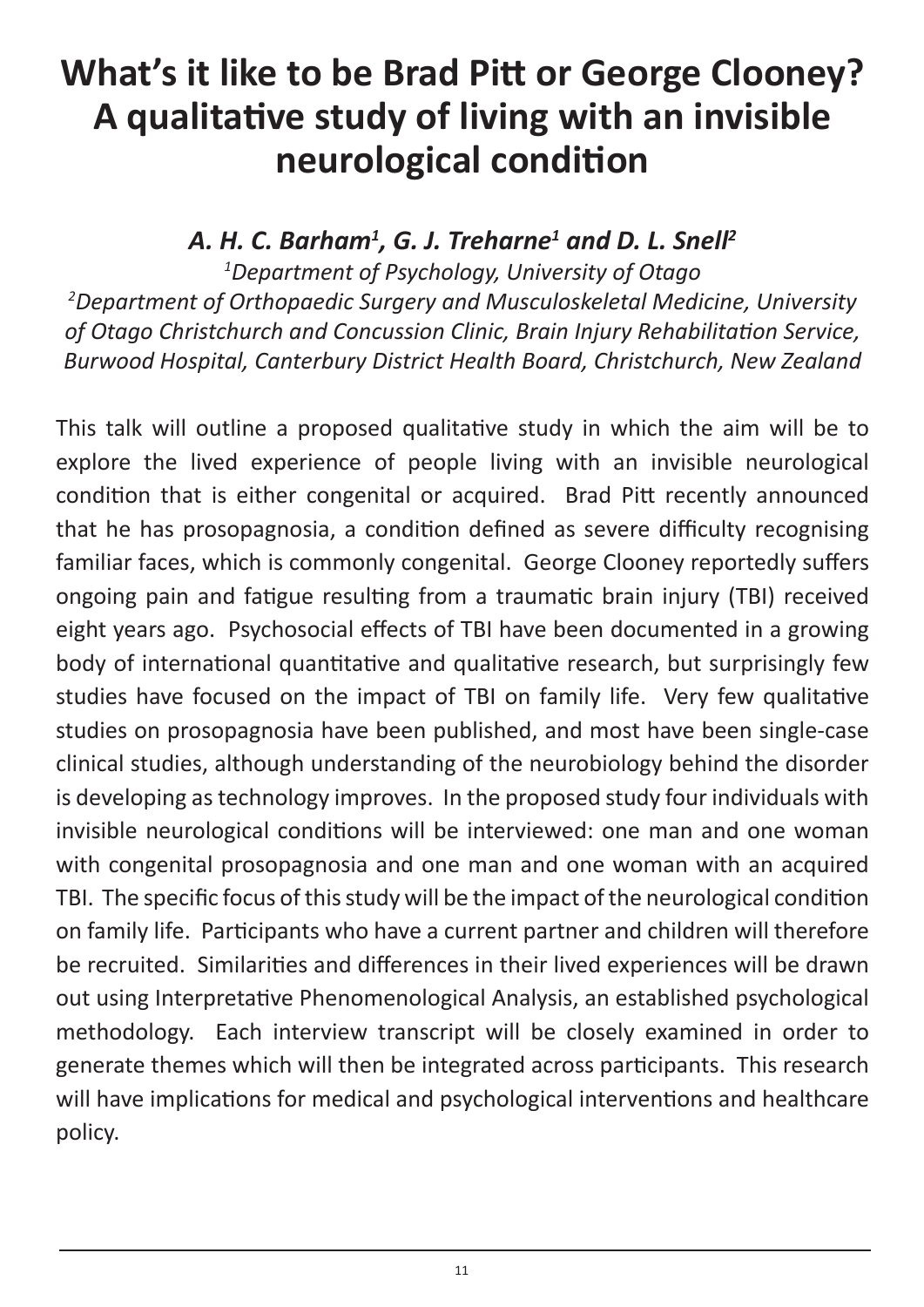### **Medical students' vs. Psychology students' percepƟ ons of schizophrenia: An interview study**

#### *A. Paul and G. Treharne*

*Department of Psychology, University of Otago*

Research suggests that stigmatisation of people with schizophrenia has not decreased in recent years because the general population still commonly attribute its onset to the character of the individual. Knowledge of genetic causes of schizophrenia is related agreement with the need for pharmacological treatment but not related to the perceived likelihood of improved outcomes. The aim of this study was to investigate perceptions of schizophrenia held by psychology students and medical students to identify similarities and differences in the understandings of people who will potentially go on to provide professional help for individuals with schizophrenia. Leventhal's common sense model is a useful framework for examining beliefs about schizophrenia, which has been applied to individuals with schizophrenia but can also be used to explore beliefs about schizophrenia held by others. Semi-structured interviews were carried out to explore perceptions of schizophrenia using a series of open-ended topic questions based on the core beliefs of the common sense model (symptoms, cause, timeline, consequences and controllability). Participants were four 100-level Psychology students (2 women, 2 men; mean age = 19.5) and four Medical students (2 women, 2 men; mean age = 22.5). Half identified as New Zealand European and the others were of Chinese, Indian, Korean and Middle Eastern descent. The interviews were transcribed and in-depth thematic analysis is being used to generate common themes around the similarities and differences among the participants. The preliminary results suggest that participants describe people with schizophrenia to be consistently dangerous and that participants believe more in behavioural explanations of the onset of schizophrenia than genetic or neurochemical explanations. These beliefs about schizophrenia are likely to perpetuate stigmatisation and demonstrate how further education may help to increase tolerance and optimal support for people with schizophrenia.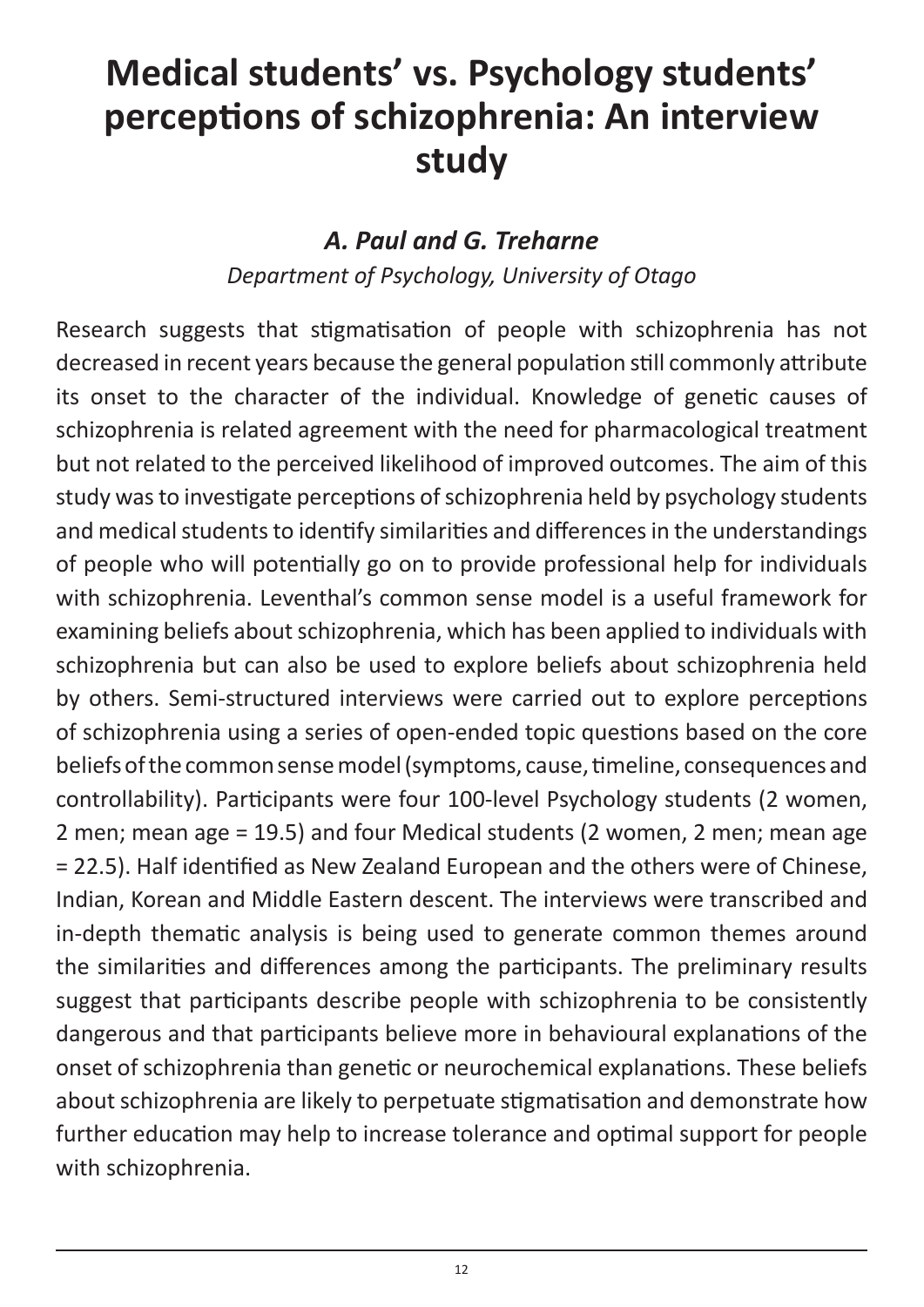### **Decision-making and impulsivity in High-Functioning Autism**

### *M. Major and L. Franz Department of Psychology, University of Otago*

Electroencephalography (EEG) and a Delay of Gratification task were used to investigate how the frontal-striatal circuits involved in decision-making, in particular self-control and impulsivity, are affected in High-Functioning Autism. Adolescent and adult control participants, and a High-Functioning Autism group completed a computerised task in which they made the decision to either immediately receive a small reward or wait a variable amount of time (ie, Delay-Time) to receive a large reward. The ability to wait for the larger reward is generally acquired earlier, and to a greater extent in typically-developing individuals than in people with Autism. This is thought to result from the prolonged maturation of frontal areas of the brain in the latter group. It was therefore hypothesised that participants with Autism would demonstrate abnormal patterns of brain activity in the frontalstriatal system, and would consistently choose the smaller but immediate reward. Behavioural differences in impulsivity and self-control were found to vary as a function of age in the control groups, while differences in brain activity appeared to result from planned versus impulsive decision-making strategies. Although preliminary, results revealed that participants with Autism adopted an impulsive decision-making strategy reflected in brain activity that resembled that of the impulsive control participants.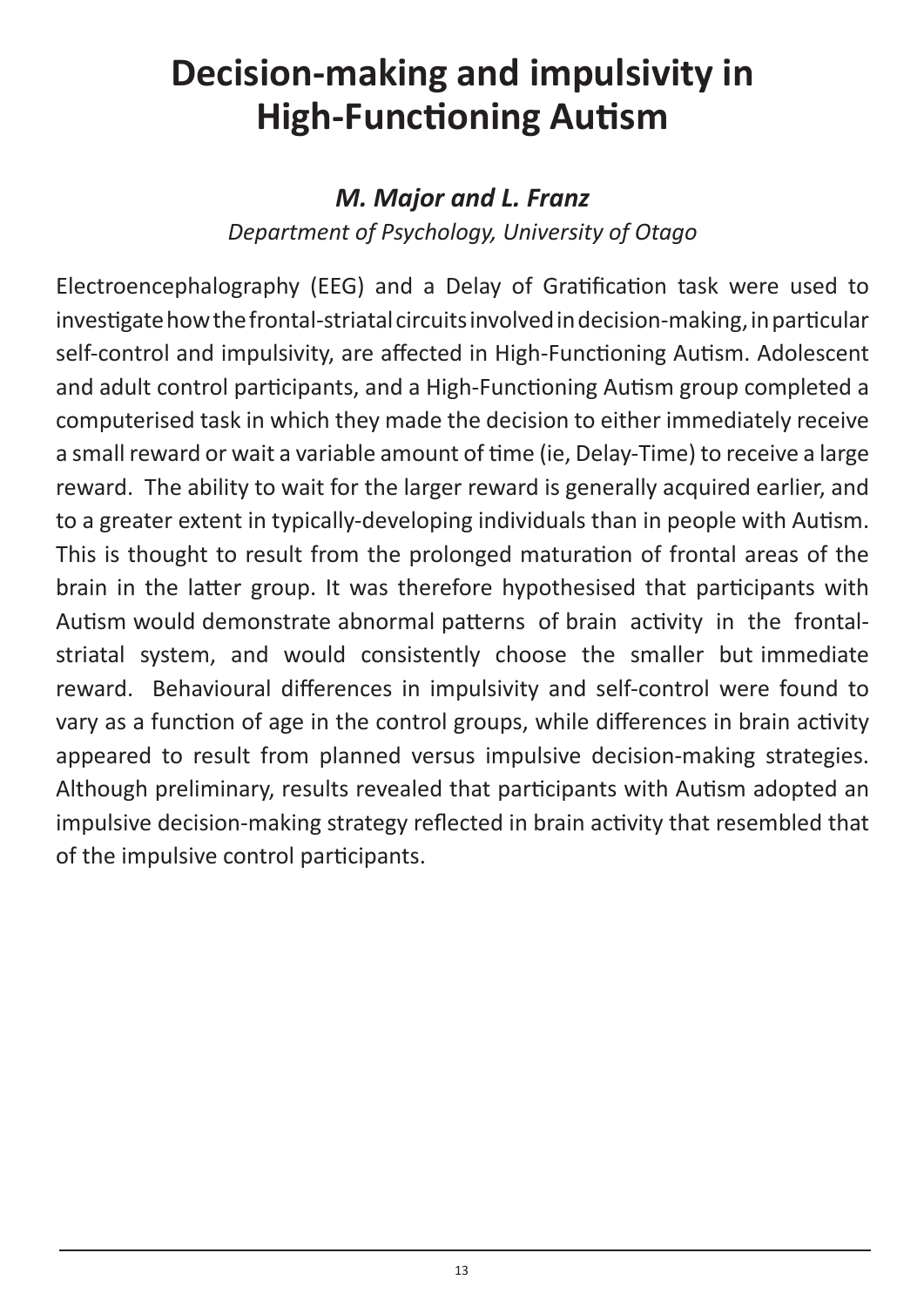### **Does bilingualism enhance conflict monitoring and resolution mechanisms?**

#### *C. Guido Mendes, M. Taumoepeau and J. Miller Department of Psychology, University of Otago*

Several studies point to the idea that proficiency in more than one language leads to positive cognitive gains, namely in what concerns conflict monitoring and resolution (Adesope et al., 2010; Bialystok, 2007, 2010, 2011; Bialystok et al., 2012; Costa et al., 2009; Green, 1998; Hilchey & Klein, 2011; Meuter & Allport, 1999). According to this research, the process of acquiring two languages and of simultaneously managing those languages, inhibiting one of them so that the other one can be accessed and used without interference, allows bilinguals to develop skills that extend into other domains. In the present study, we examine whether bilinguals and monolinguals perform differently on an Attention Networks Control task (Cued Reaction Time task + Flanker task, following Costa et al., 2009). We are interested in identifying which aspects of attentional control  $-$  if any  $-$  benefit from the bilingual experience. Following the conclusions of previous research, we predict a bilingual advantage in overall response times. We also predict an increased bilingual advantage with increased demands, with possible bilingual advantage in the Flanker effect.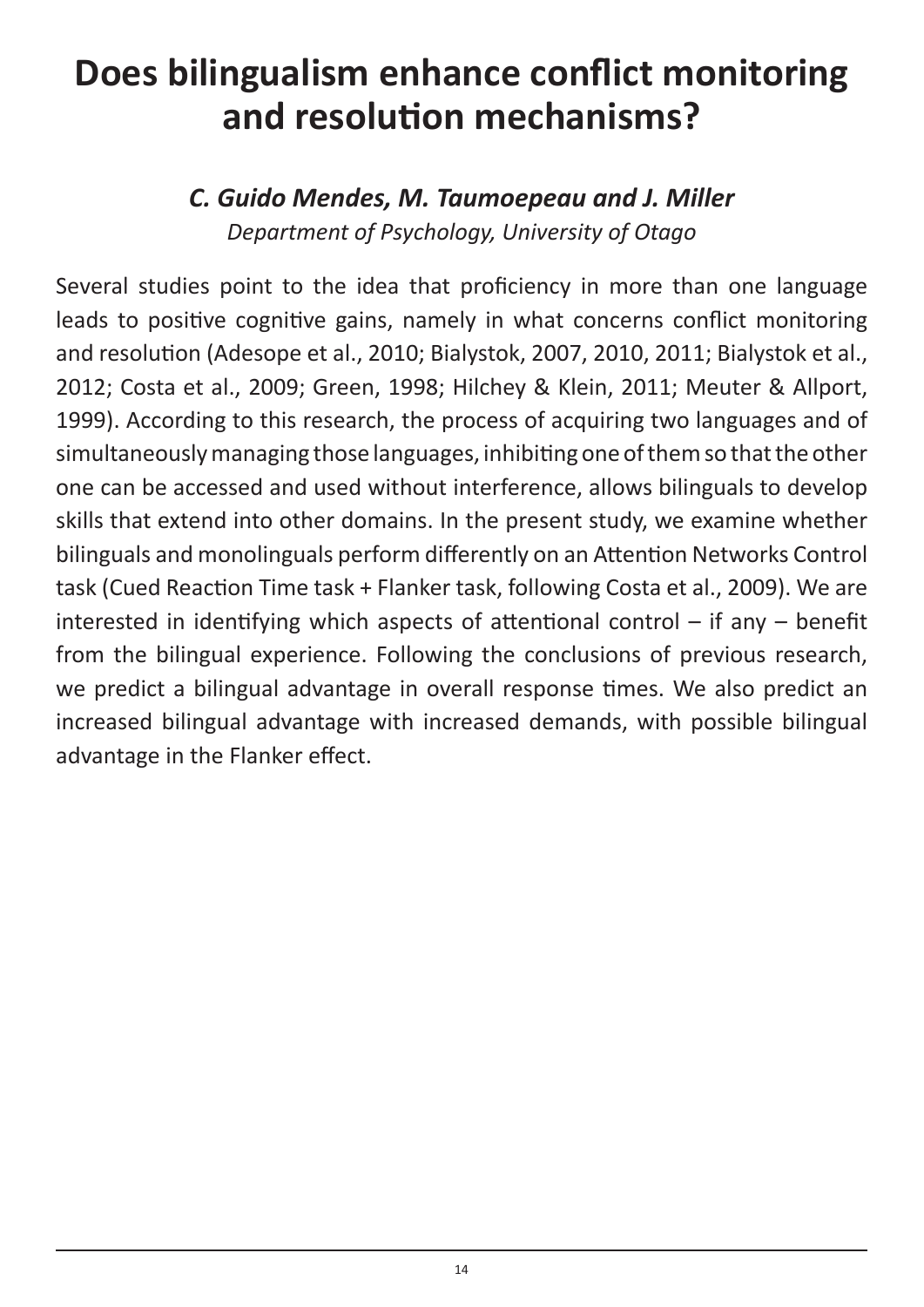### **Explaining differences in eyewitness recall: The** contributions of age, intelligence, and memory

### *J. Morten, F. Jack and R. Zajac Department of Psychology, University of Otago*

Two eyewitnesses describing the same event can give reports that differ substantially in both detail and accuracy. Studies of eyewitness age have typically shown that older adults and children provide less information, and are less accurate, than younger adults. Furthermore, measures of verbal intelligence, nonverbal intelligence, and memory have all been implicated in eyewitness recall.

We examined eyewitness recall in a sample of children, younger adults, and older adults. Participants saw a brief film clip of a simulated crime and were administered measures assessing intelligence and memory, followed by a cognitive interview assessing participants' memory for the film. From transcripts of these interviews, we calculated the total number of unique pieces of information reported, and the accuracy of these items.

We found that younger and older adults both reported a greater number of details, with higher overall accuracy, than children. Multiple regression analyses revealed that age group could predict 18% of the variance in the number of details reported, and 14% of the variance in the accuracy of those details. Together, age group and our cognitive measures explained 34% of the variance in the amount of information reported, and 19% of the variance in the accuracy of this information.

This is only the second study to examine the quantity and quality of eyewitness recall across the lifespan, and the first to isolate the contribution of individual differences. We have replicated the age-related deficits in children's  $-$  but not older adults' – recall relative to that of younger adults. Individual differences in age, intelligence and visual memory were all independently related to verbal recall, although these could not fully explain the differences in the quantity and quality of recall. Clearly, other factors are implicated.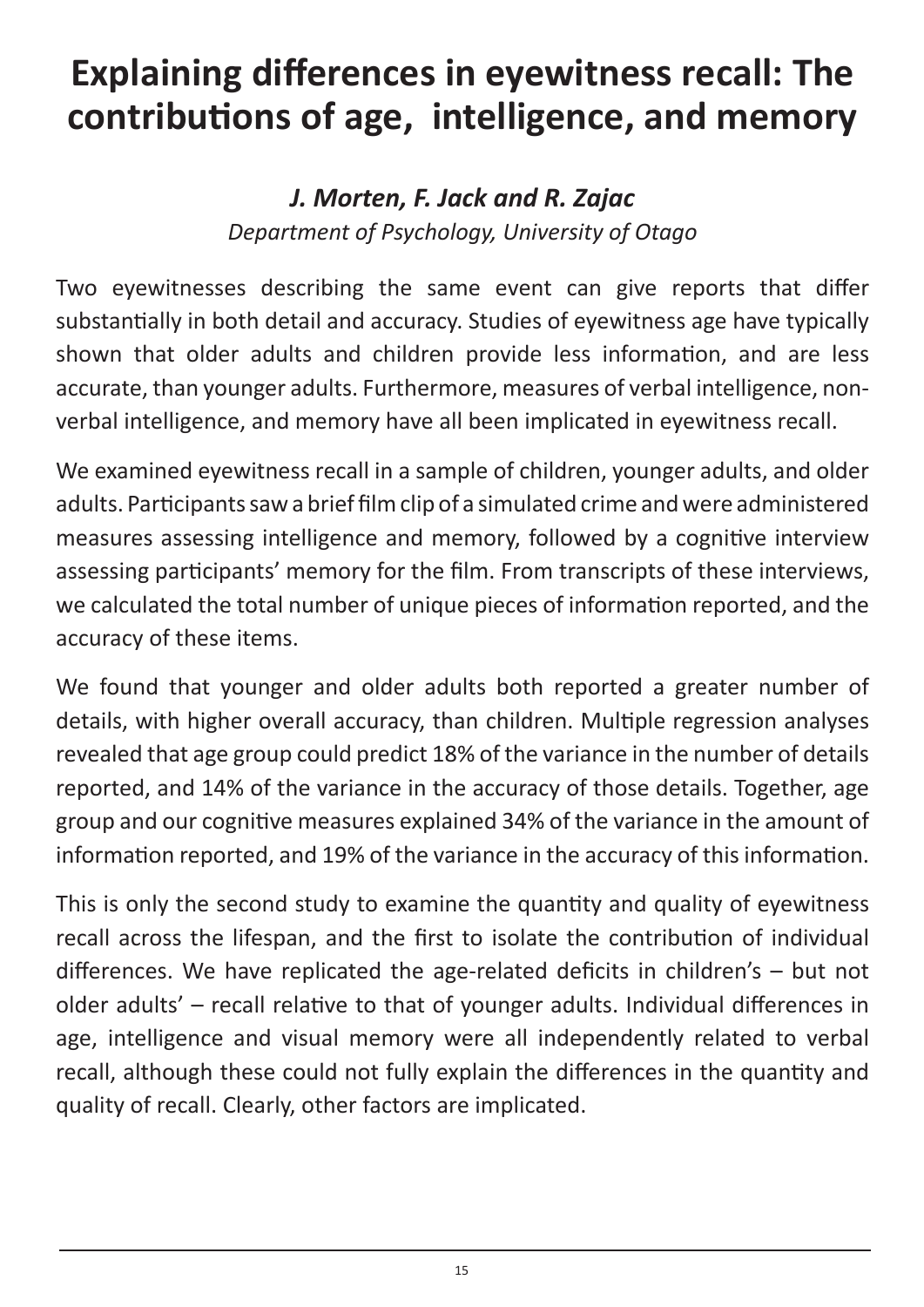### **Isolating contextual bias in fingerprint analysis**

*R. Hegemann, N. Osborne and R. Zajac Department of Psychology, University of Otago*

Recent research has questioned the reliability of fingerprint evidence, suggesting that it might be vulnerable to considerable bias. Two studies have shown that highly graphic crime scene images presented prior to pairs of fingerprints  $$ each comprising a 'crime scene' print and a 'suspect' print – biases participants towards making 'match' decisions. The mechanism behind this effect, however, remains unclear. First, previous research does not allow us to determine whether the effect related specifically to the crime-related photographs, or whether it is a mere consequence of seeing photographs, regardless of their content. The aim of Experiment 1 was to examine this possibility by exposing participants to neutral photographs. Decisions made by these participants did not differ from those made by a group of participants who were not exposed to any photographs, suggesting that the effect is specifically related to the crime context. Furthermore, in previous research, the reason why participants would increase match  $-$  and not mismatch – decisions is unclear. In Experiment 2, we examined whether the effect is due to an increased motivation to solve the crime, or a greater likelihood of making a match decision regardless of the outcome. We did this by introducing a situation in which a match would not advance the investigation, but a mismatch would. Specifically, in each fingerprint pair, one print was labelled 'crime scene'; the other was labelled 'investigating officer'. Prior to seeing each fingerprint pair, participants saw either a low emotion crime-related image, a high emotion crimerelated image, or no image. Contrary to our prediction, the mean number of matches made on ambiguous stimuli increased with increasing emotional context, suggesting that contextual information biased participants towards making a match decision regardless of its implication for the investigation.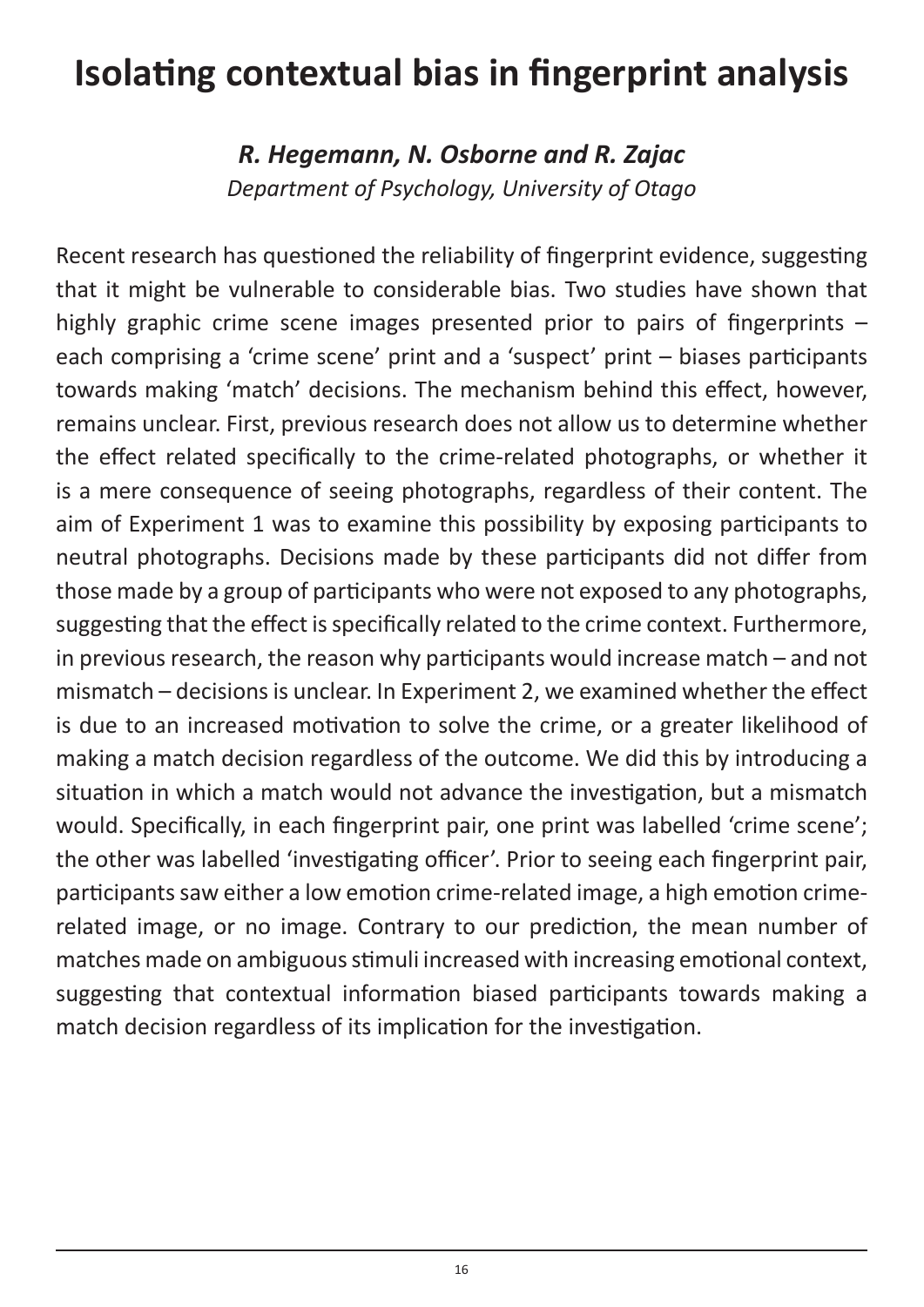### **The latent structure of schizotypy: What do we know and where are we going?**

#### *S. E. Morton1 and R. J. LinscoƩ1,2*

*1 Department of Psychology, University of Otago 2 Department of Psychiatry and Psychology, Maastricht University, Maastricht, the Netherlands*

Since their conception, mental disorders have been treated as discrete classes, separate from health, prodromal states, and each other. While it makes practical sense to provide categories, imposed boundaries lack scientific backing and are essentially arbitrary. Such methods of categorisation hinder research progress, as well as diagnosis and treatment accuracy. The present paper will use schizotypy (schizophrenia risk) to illustrate the ways in which we are able to investigate underlying structure, the weaknesses limiting this field of research, and the opportunities that may be afforded should limitations be overcome.

Recent taxometric analyses (coherent cut kinetics; CCK) have revealed overwhelming support for a categorical structure of schizophrenia risk. However, the majority of studies have relied on a single CCK method applied to self-report data. It is clear that, should conclusions be made regarding the underlying structure of schizotypy, results should be replicable across CCK and latent variable modeling (LVM) methods. We compared the results of CCK, factor, and latent profile analyses (LPA) to demonstrate the consistency across these methods. While a four-class model provided the best fit, correlations between membership probabilities calculated from the CCK and LPA results provided support for a two-class model. The second significant limitation of taxometric research is the reliance on subjective measures. The need to conduct analyses on objective and combined (subjective and objective) data, plus the implications of these steps, will be discussed.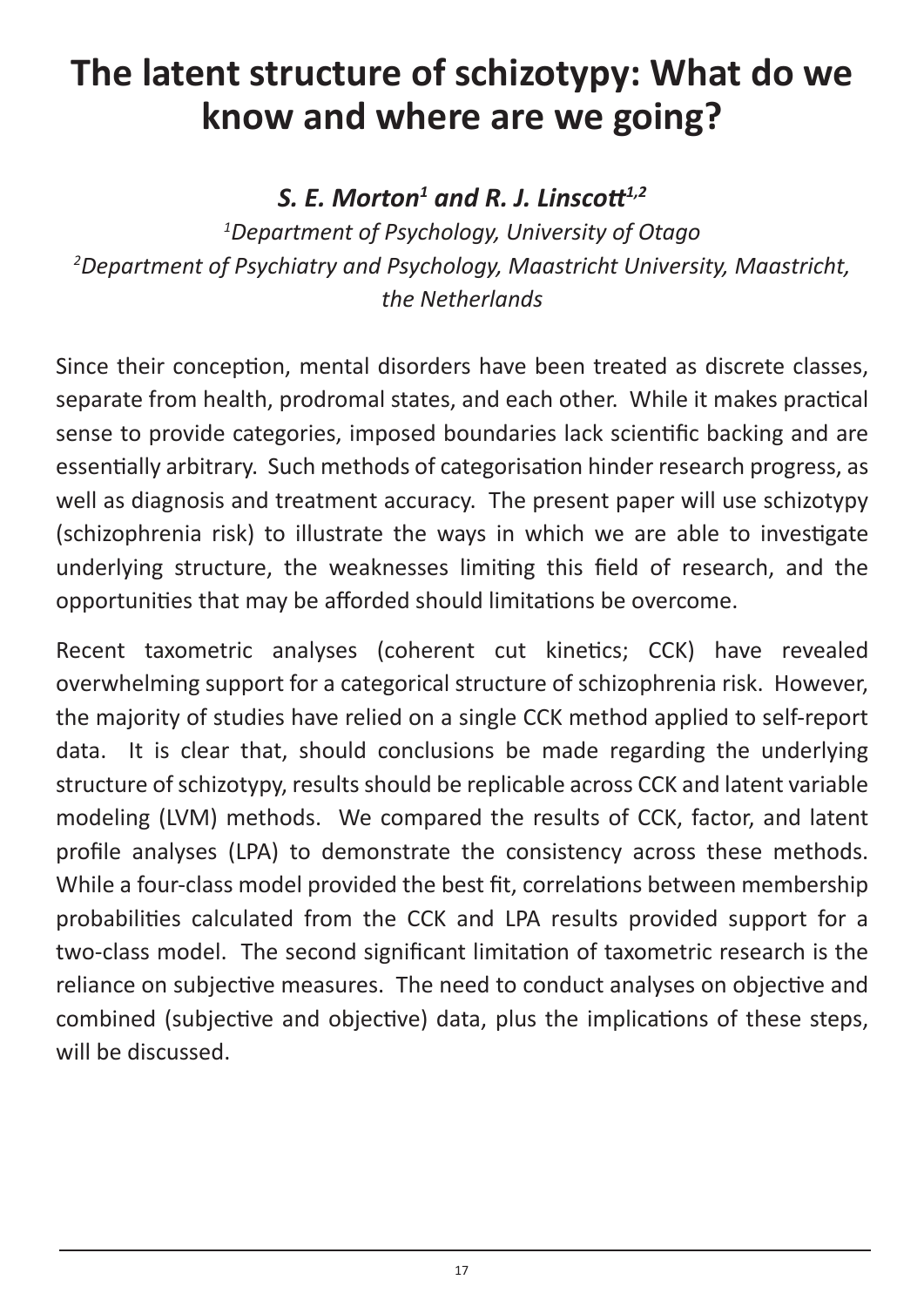### **The relationship of schizotypy features and reacƟ on Ɵ me intra- individual variability**

*R. J. Marsh1 , S. E. Morton1 , M. P. Nicolson1 , J. L. K. Maha1 and R. J. Linscott*<sup>1,2</sup>

*1 Department of Psychology, University of Otago, 2 Department of Psychiatry and Psychology, Maastricht University, Maastricht, the Netherlands*

**Background**. Intra-individual variability (IIV) in reaction time is increased in schizophrenia and schizotypy. However, it is not clear whether this relationship is specific to particular features of schizotypy. The aim of this cross-sectional study was to assess the relationship between cognitive-perceptual, interpersonal and disorganised features of schizotypy and increased IIV.

**Methods**. Undergraduates from the University of Otago (n = 459, age M = 20.3) completed the Schizotypal Personality Questionnaire (SPQ) to assess the presence and features of schizotypy, and two tasks from which reaction time IIV was obtained, a continuous performance test and a simple motor reaction time task. Results. Interpersonal features of schizotypy were significantly associated with greater IIV independent of mean reaction time, with 4.1% of the variance accounted for. Cognitive-perceptual and disorganised features were not significantly associated with increased IIV.

**Implications**. A specific impairment may lead to greater IIV in interpersonal schizotypy, potentially due to dopamine dysregulation in the prefrontal cortex. As schizotypy is a personality type occurring on the schizophrenia continuum, this research is also applicable to schizophrenia.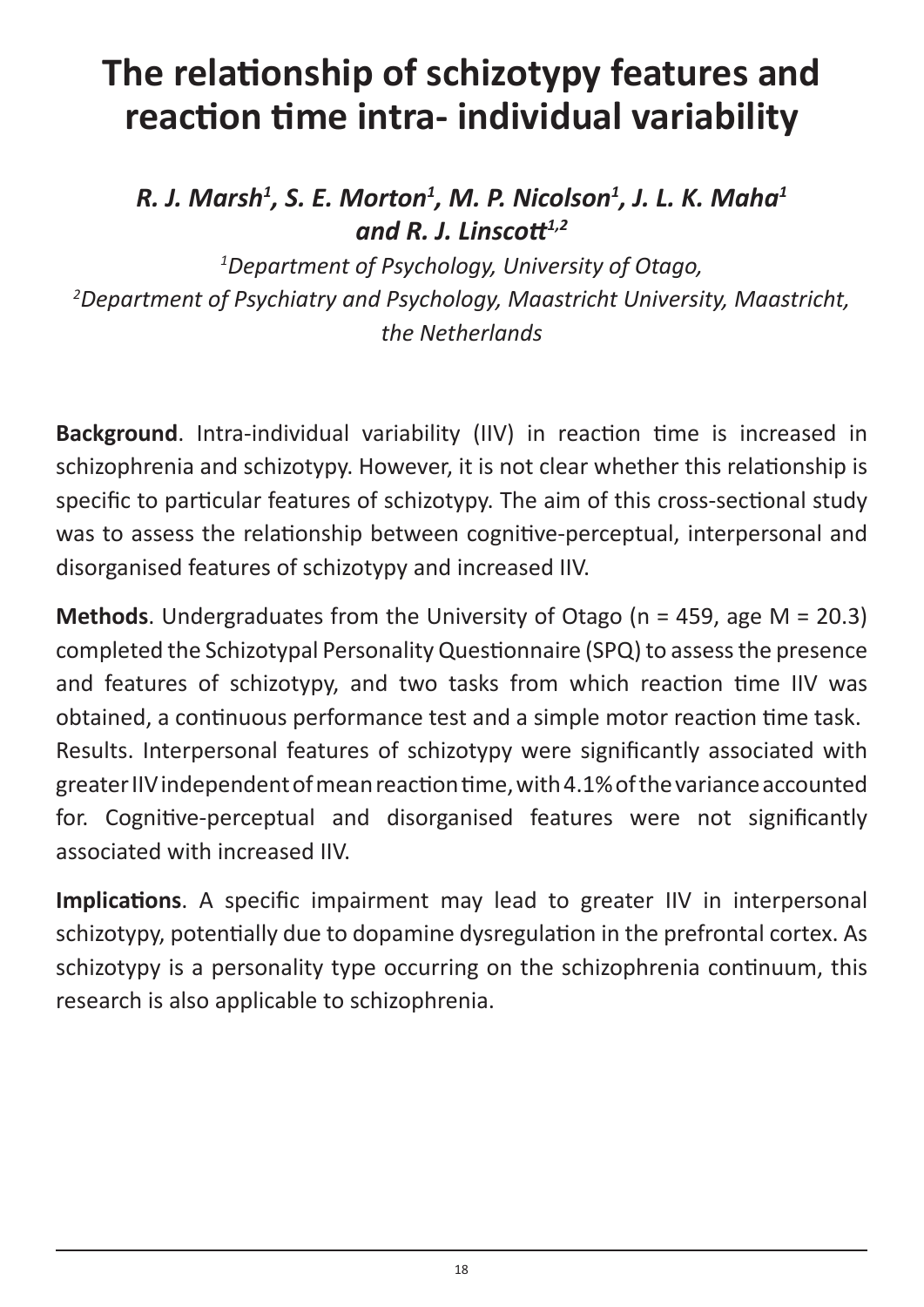### **Vitamin D and depression**

#### M. A. Polak<sup>1</sup>, L. Houghton<sup>2</sup>, T. Reeder<sup>3</sup> and T. S. Conner<sup>1</sup>

*1 Department of Psychology, University of Otago, 2 Department of Human NutriƟ on, University of Otago 3 Department of PreventaƟ ve and Social Medicine, University of Otago*

Vitamin D has recently gained popularity as a 'mood elevator' and is widely taken in supplemental form by the general population. The aim of the current study was to investigate the association between vitamin D level and depression symptoms in a non-clinical young adult sample living in Dunedin. A cross-sectional sample of 615 young adults [381 women (62%) and 234 men (38%), mean age 19.5 years] completed an initial questionnaire including demographics (age, gender, and ethnicity) and a depression scale (Centre for Epidemiological Studies Depression Scale, CES-D), then reported on time spent outdoors during daylight hours for 13 consecutive days. Finally, we measured their height and weight and obtained a venous blood sample for vitamin D analysis. Vitamin D was used to predict depression scores, adjusting for age, gender, ethnicity, BMI and time spent outdoors. Prevalence of low vitamin D was high even in this young age group whereby 32% of participants had vitamin D below 50nmol/L in early autumn. Participants with low vitamin D had higher depression scores ( $r = .152$ ,  $p < 0.001$ ). For each standard deviation increase in 25(OH)D, there was a 4.5 point decrease on the CES-D score. This association was significant after adjusting for age, gender, ethnicity, BMI, and time spent outdoors. The findings support the investigation of an appropriately designed, randomised controlled trial of supplementation with vitamin D among young adults in the general population.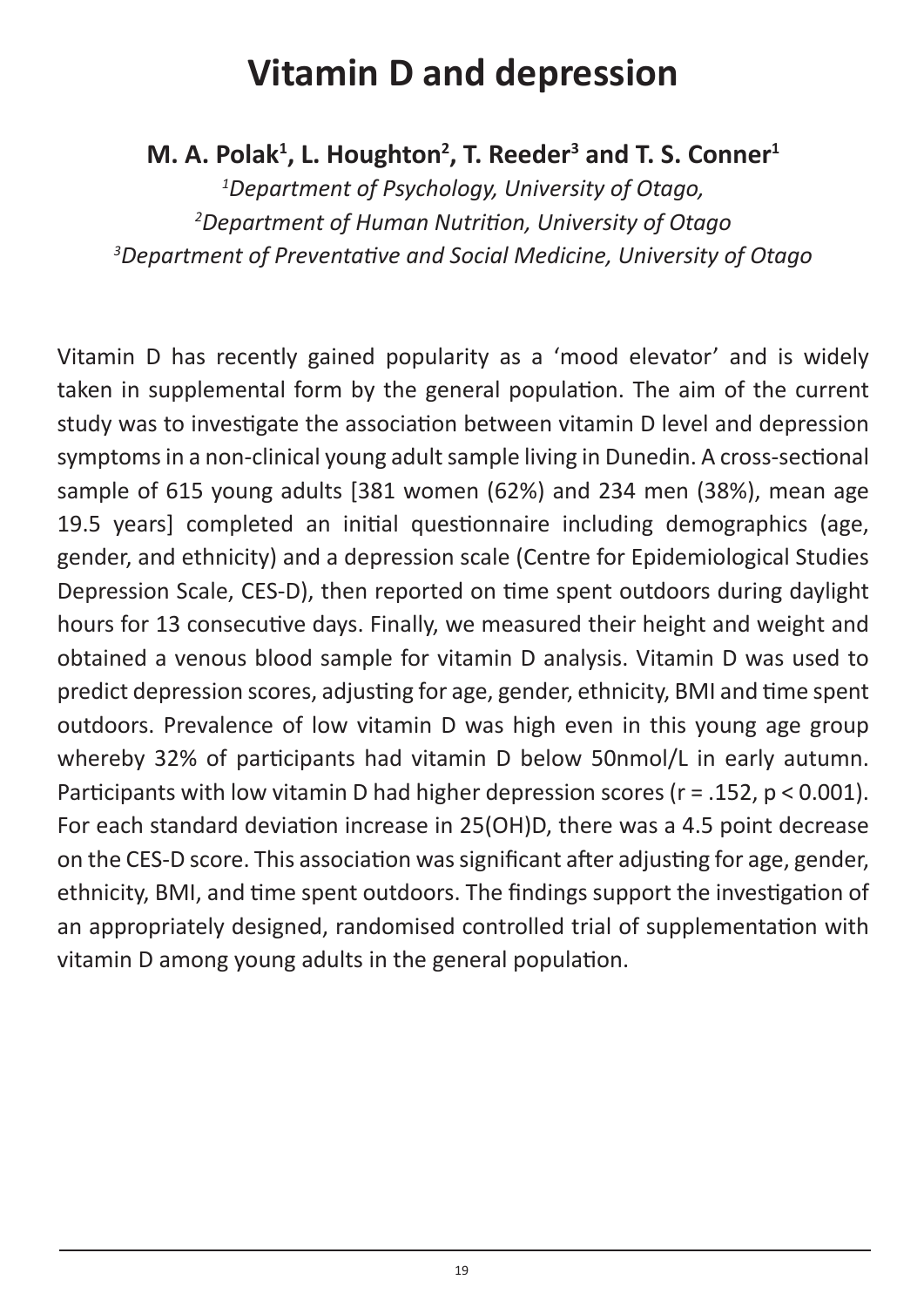### **Perceptions arising from the congruency of racial appearance and surname ethnicity**

**A. M. van den Berg and J. Halberstadt**  *Department of Psychology, University of Otago*

Previous research has shown that racially ambiguous or 'mixed-race' faces are judged differently depending on the ethnicity of the names associated with them. The goal of my research is to determine whether the congruence between a mixedrace individual's name and her ethnic appearance influences first impressions. Participants viewed Chinese and European faces, described as "mixed race", whose names were either fully ethnically congruent (both first and last names matched) or partially incongruent (first or last name mismatched) with their ethnic appearance. Participants were asked to rate the competency and likability of each individual.

 Overall, Chinese faces were rated as more competent but less likable than European faces, but the differences were exacerbated when the faces had incongruent surnames. Incongruent first names had no effect. Results may indicate that more attention is paid to the racial appearance of individuals with incongruent surnames, and this results in more extreme trait ratings.

A second study, still in progress, uses more racially ambiguous face stimuli, and includes a question about perceived racial appearance in order to test for the effect of surname congruence on race perception.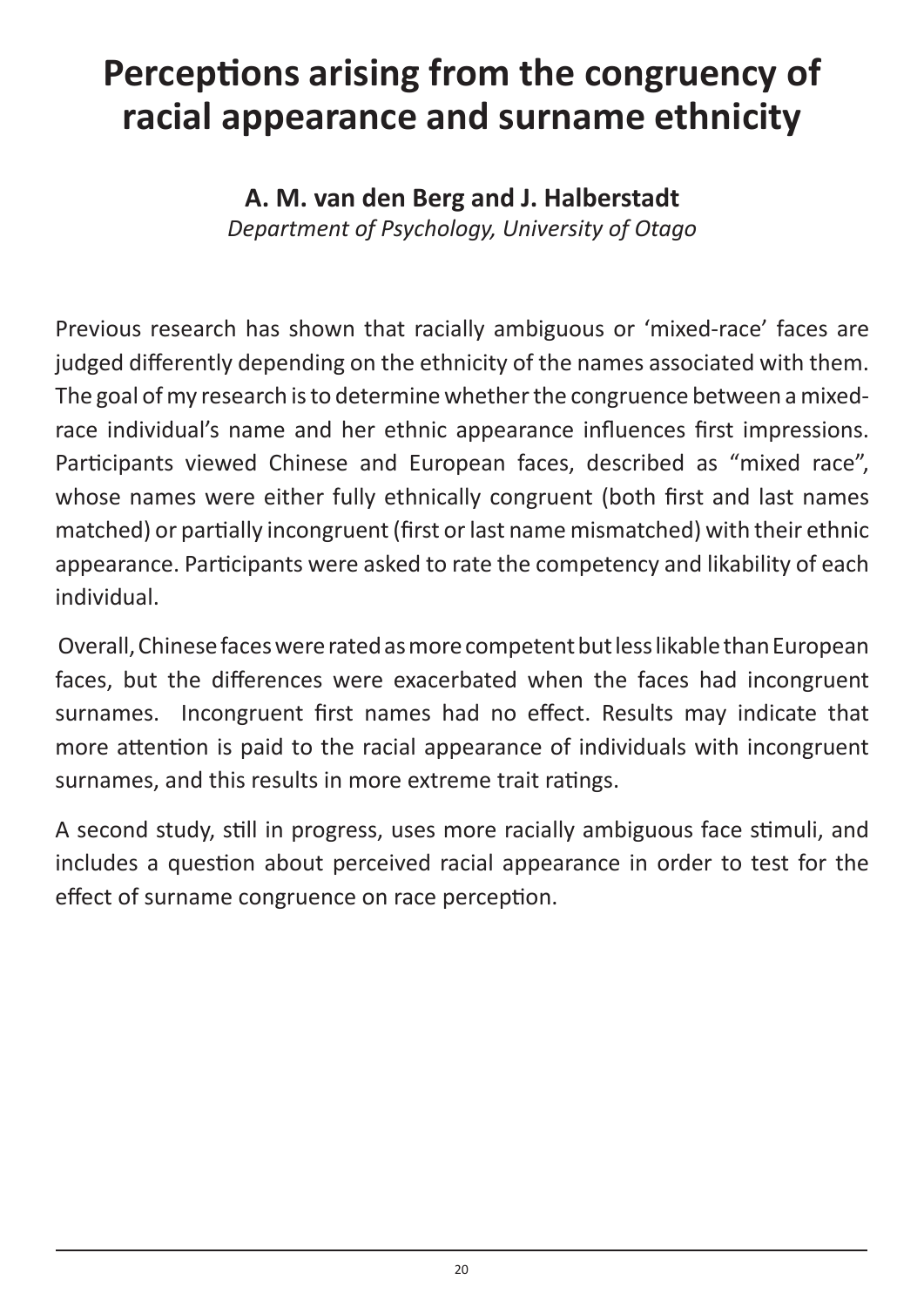### The "right" name *feels* right: The influence of **stimulus "fit" on affective experience**

#### **S. O'Sullivan and J. Halberstadt**

*Department of Psychology, University of Otago*

Numerous studies show that names can be non-arbitrarily assigned to objects. A well-researched phenomenon, the "Bouba-Kiki" effect, is that people believe certain names "fit" with certain shapes, for example, "round" names (pronounced with rounded mouth movements, such as "Bouba") with round shapes. I report two studies that go beyond these perceptions of fit to examine people's attitudes toward shapes with congruent names (e.g., a round "Bouba") relative to incongruent names (eg, an angular "Bouba"). In the studies, participants who learnt the names of novel shapes subsequently favoured congruently named stimuli on both explicit and implicit attitude measures. Follow-up studies examined affective reactions to congruently named shapes using facial recognition software, and also explored psychological mechanisms for the results, such as processing fluency, familiarity and learning ease. The findings have implications for product development, face naming, the evolution of language, and affective experience in everyday perception.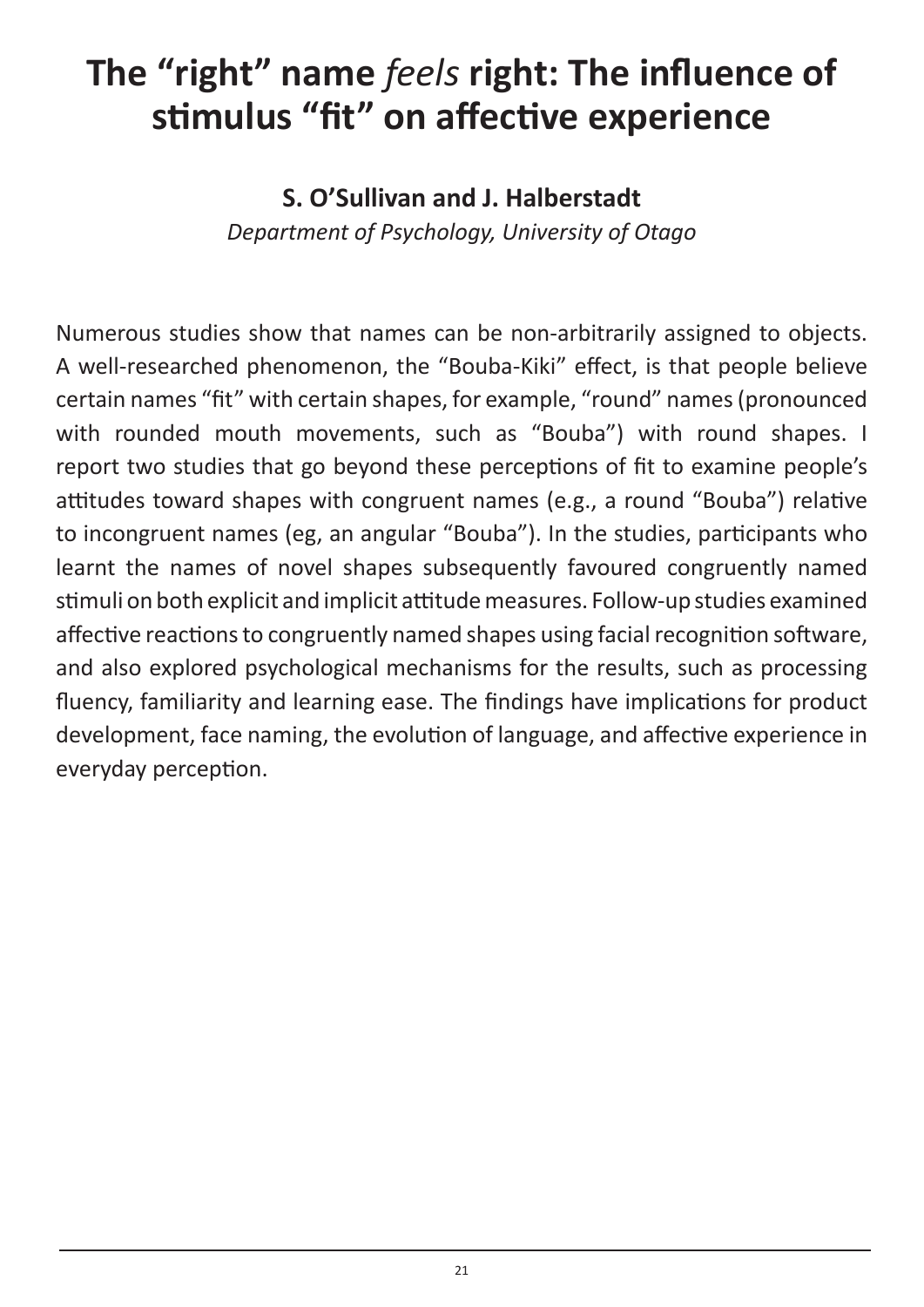### **What's in a name?**

#### **D. N. Barton and J. Halberstadt**

*Department of Psychology, University of Otago*

Previous research using the "bouba/kiki" effect has shown that a naming bias exists in the way people name shapes. The present study examined if a similar bias exists in the way people name human faces. Participants completed two experiments; first with caricatures and then real faces. Using a pre-test they were first asked to name a selection of round and spiky faces with a preferred name from a selection of round and spiky names. The results of the pre-test showed that participants preferred naming round races with round names and spiky faces with spiky names. The pre-test was followed by an experiment in which their response times were measured in an Implicit Association Task (IAT) using congruent and incongruent face/name pairs taken from the pre-test. The results of the IAT showed that participants implicitly liked congruent face/name stimuli over incongruently matched stimuli, as response times for congruent blocks were significantly faster than incongruent blocks. This suggests that the way people name faces is not arbitrary. People prefer names which are congruent with a person's face shape and like that person more compared to when the person's name is incongruent with their face.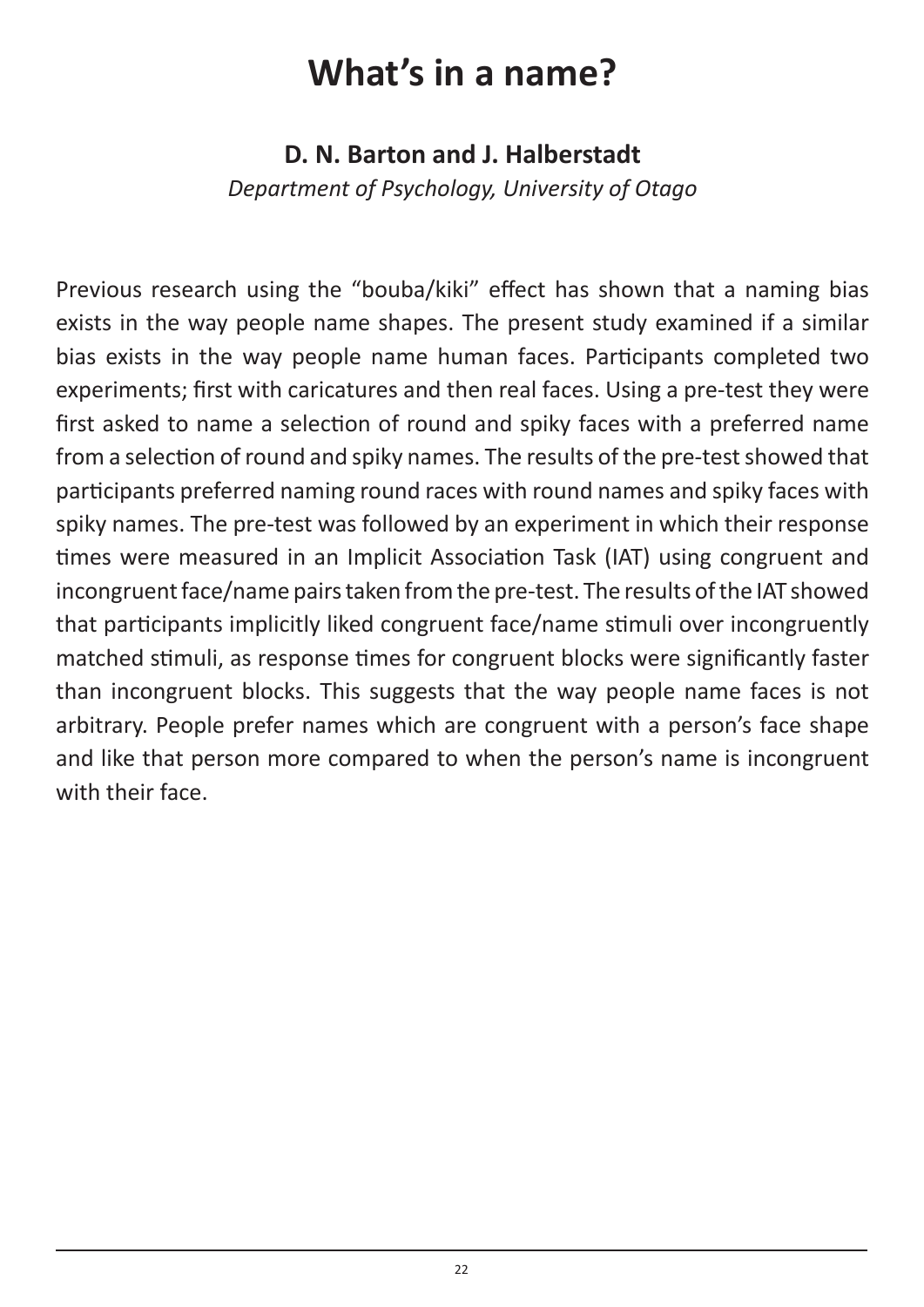### **Truth in text: The influence of language** constraints on perceptions of honesty in oneself **and others**

#### **H. E. Owen and J. Halberstadt**

*Department of Psychology, University of Otago*

The rise of social media has arguably led to a simplification of language as long letters are replaced by short tweets. Aside from the social consequences of this shift, constraints on language may have cognitive and emotional implications for both the communicator and recipient. The aim of this research is to investigate the effects of simple language on perceptions of honesty. Study 1 revealed that authors of simple, concise statements were considered more honest and self-reflective, even after controlling for the perceived accuracy of the content of what they wrote. In study 2, we hypothesise that authors of simpler statements see themselves as more honest and, as a result, engage in more honest behaviour. Participants are forced to use simple or complex language in their stories after which they play a dice-game, and are trusted to allocate themselves an appropriate amount of money based on how lucky they are. As a measure of their self-control, they are also given an unspecified amount of time to engage in creative brainstorming. It is plausible that using complex language depletes self-regulatory resources, thereby reducing self-control and increasing dishonesty when opportunities to lie are available.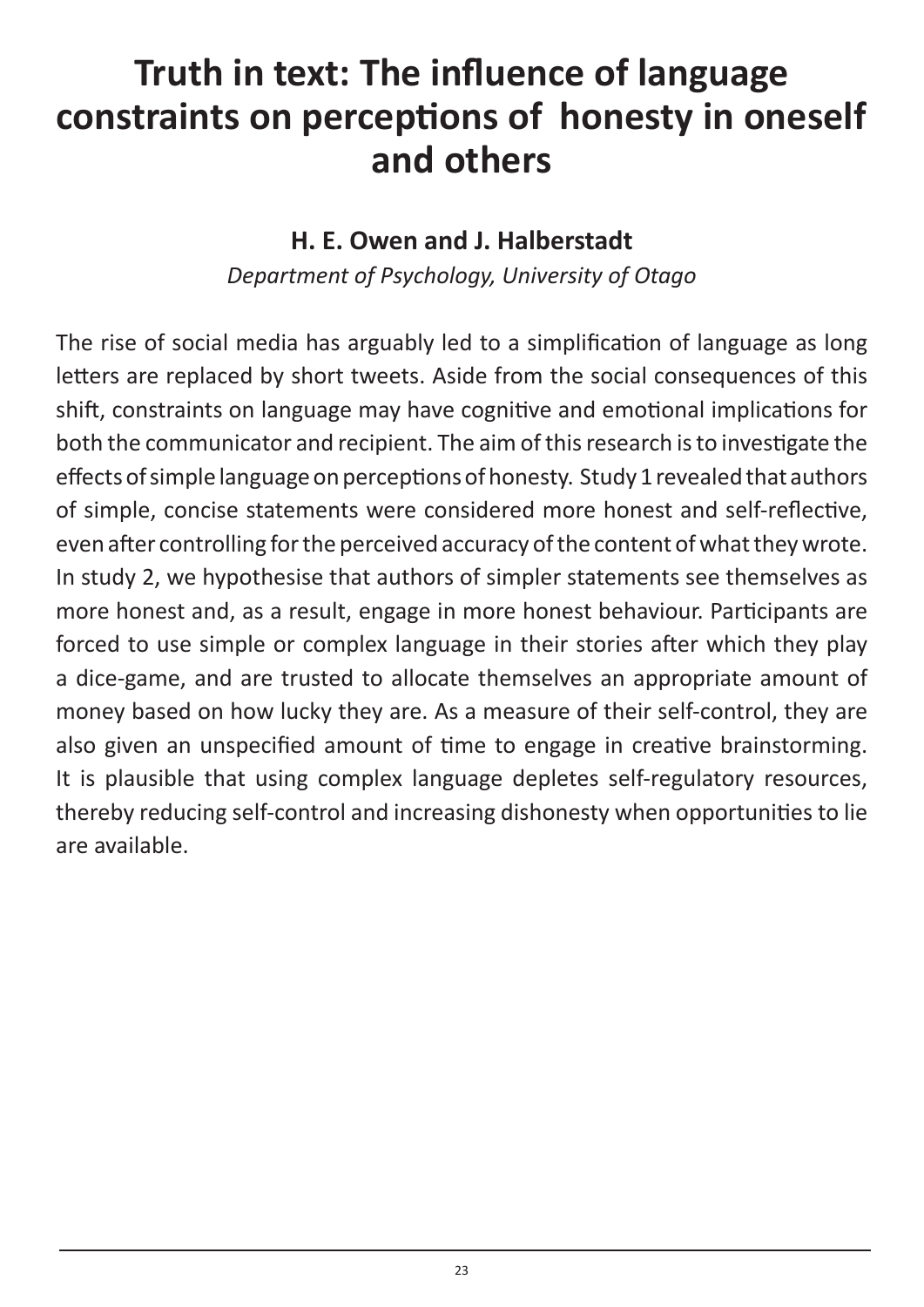### **Modelling agency: How does the way we perceive risk change when we think there's someone behind it?**

#### *J. Secher and J. Halberstadt Department of Psychology, University of Otago*

Risk perception research dates back to the 1960s, but it is only recently that researchers have begun to take an interest in hazards involving deliberately acting human agents, which I refer to as 'malicious' hazards.

Perhaps the best example of a contemporarily important malicious hazard is terrorism, brought to the fore of the world's consciousness by 9/11, and its pervasive international ripple effect. Governments in several liberal democracies have introduced legislation to combat the perceived threat of terrorism, usually by inviting a willing electorate to surrender certain civil liberties in exchange for greater levels of protection. Governments also tend to adopt stiff rhetoric when talking about crime. But what is it about these malicious hazards? Are they somehow different to other hazards studied in the past? Are people more prone to overestimating them?

I discuss the history of risk perception research briefly and conclude that whilst it sheds some light on how malicious hazards are perceived differently, it is contradictory in parts and can't fully account for it.

Experiments show that malicious hazards are indeed overestimated compared with their normative death toll and that anger, an emotion frequently associated with perceived violations against oneself or others, when experimentally induced, seems to cause hazards to be more pessimistically estimated contrary to the claims of the Appraisal-Tendency Framework. I argue that anger is a potential contributor to inflated risk perception, but also present findings showing that the cognitive perception that a human agent is involved in the occurrence of a hazard is sufficient, independently of anger, to prompt greater perceived risk. I conjecture that this effect is explicable in terms of the fundamental attribution error.